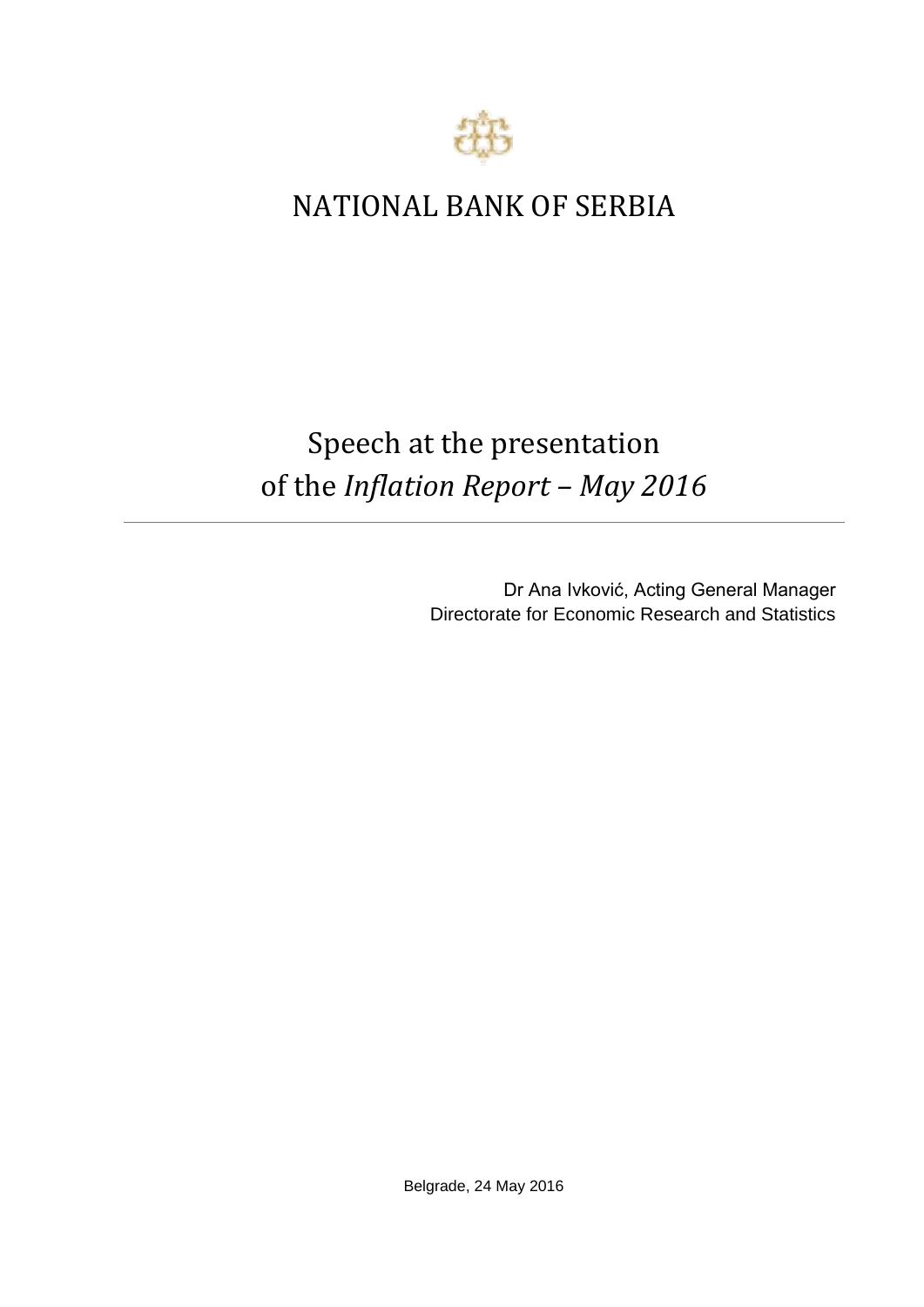*Ladies and gentlemen, esteemed members of the press and fellow economists,*

Welcome to the presentation of the May *Inflation Report* during which we will present current economic developments in Serbia and explain new macroeconomic projections as well as monetary policy measures of the National Bank of Serbia.

Since our last meeting in February, inflation has stayed low, economic recovery has accelerated and our expectations for the period ahead have improved. According to the latest projection, year-on-year inflation will rise from May onward and make its way back within the target tolerance band early next year, stabilising thereafter at slightly above 3.0%. Our GDP projection for 2016 has been revised upwards from 1.8% in February to 2.3–2.5%.

It is particularly important that both internal and external imbalances have narrowed further, increasing Serbia's resilience to challenges from the international environment. Our expectations that both fiscal and current account deficits will be lower in 2016 than last year are confirmed by favourable fiscal and balance of payments movements since the start of the year. At 1.7% of GDP, the consolidated fiscal deficit was almost a quarter lower than in the same period a year earlier, which is also well below the ceiling under the agreement with the International Monetary Fund (5.8% of GDP). In addition, the current account deficit has been more than halved relative to the same period a year earlier and stands at 3.3% of GDP. With FDI coverage of the current account deficit at 133%, the deficit remains fully covered by FDI.



 $\ast$ 

For quite some time, developments in the international environment have posed a challenge to monetary policies of central banks worldwide and, in particular, to small and open economies such as ours. They are, therefore, a good starting point for a more detailed analysis of macroeconomic movements and prospects for the period ahead. Rising uncertainty late last and early this year was triggered by weaker global growth prospects, continued slide in global prices of primary commodities and the start of normalisation of the Fed's monetary policy. In response, leading central banks have taken fresh measures and announced more monetary accommodation than previously expected. In March, the ECB adopted a set of measures to ease its monetary policy further. The Fed, on the other hand, announced a slower dynamics of policy rate hikes, somewhat appeasing financial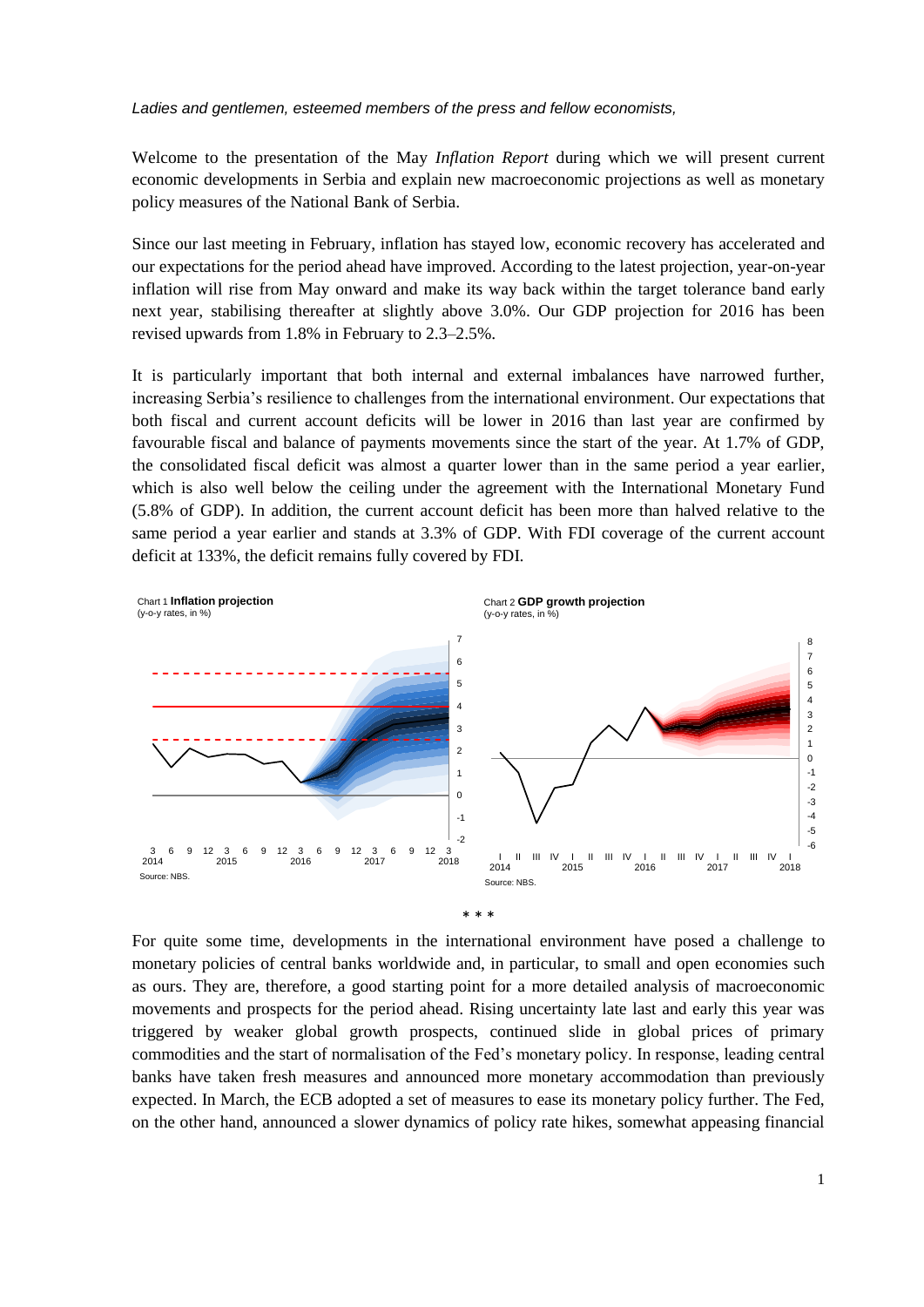and commodity markets. Further, China's monetary policy measures mitigated the risk of a sudden slowdown in Chinese, and consequently, in global growth.



Diminished concerns over sudden slowdown of global growth and expectations of lower oil supply gave impulse to the recovery of global prices of oil and other primary commodities. Though global oil prices increased from USD 26 per barrel in January to the present level of USD 48 per barrel, they are still roughly 60% lower than in June 2014. Global prices of other primary commodities increased as well, most notably prices of metal and agricultural commodities. Substantial volatility in these markets is expected in the period ahead.



Depreciation pressures on the dinar have been present since late last year, when uncertainty in the international financial market increased. Relatively high demand for foreign exchange in the domestic market was caused by seasonally higher payments for energy imports, but also by servicing of foreign liabilities. On the other hand, a much improved export performance and FDI inflow helped moderate pressures on the dinar. We expect these pressures to be further alleviated by current developments in the international financial market that also reflected on Serbia's risk premium, which, measured by the Emerging Markets Bond Index, fell by 64 basis points to 267 basis points over the past three months.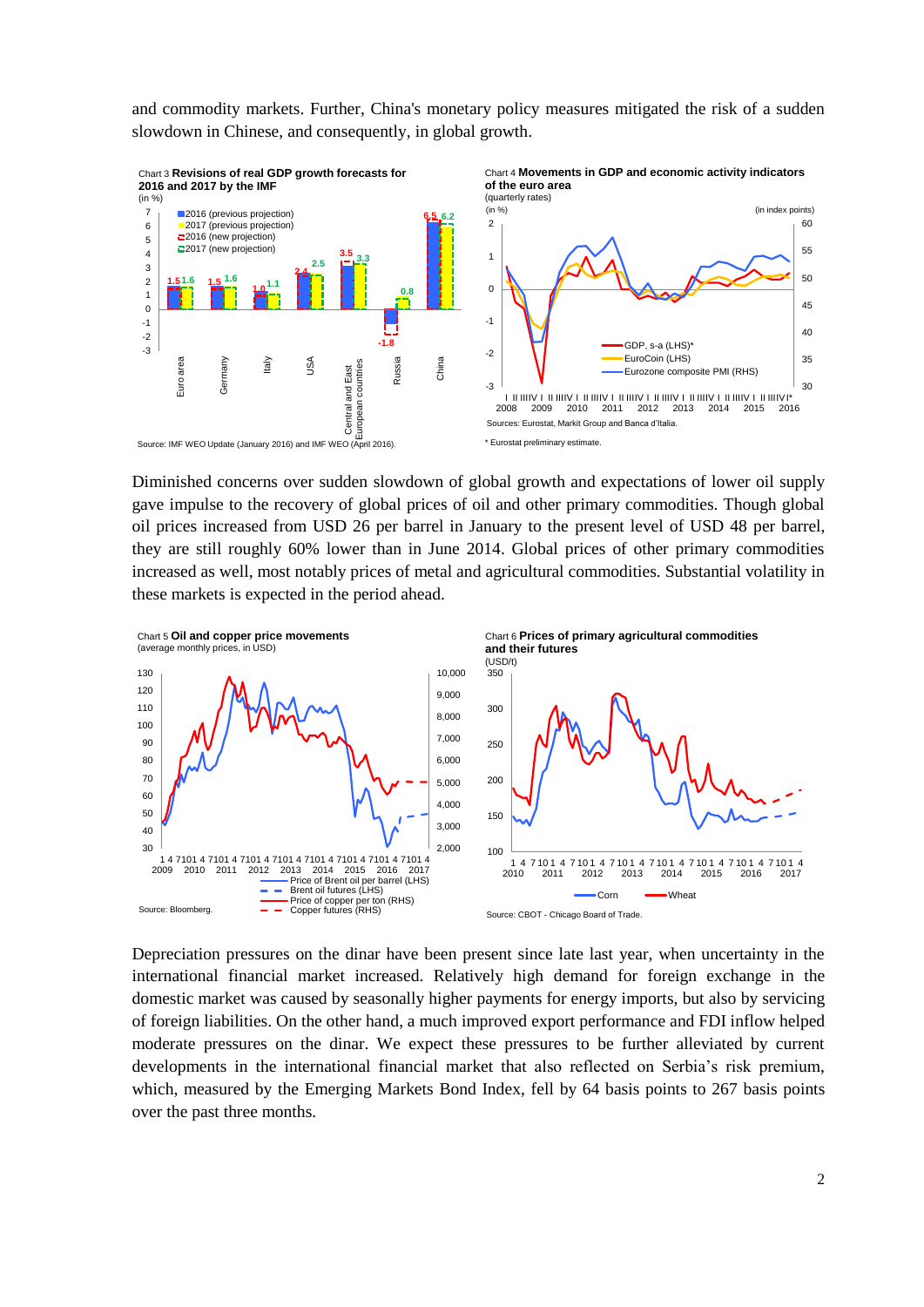Stability in the foreign exchange market is also sustained by the continued narrowing of external and internal imbalances. Foreign trade imbalances narrowed further this year, mostly on account of investment in tradable sectors, lower global oil prices and recovery in external demand. As exports of goods and services grew at a much faster pace, the first-quarter current account deficit was more than halved relative to the same period a year earlier. Fiscal prospects improved further in early 2016 as well, guided mainly by higher VAT and excise revenue. The consolidated budget deficit was RSD 16 bln in the first quarter, or almost a quarter less than in the same period a year earlier.

According to Moody's*,* which raised Serbia's credit rating outlook in March, further narrowing of these imbalances could support a credit rating upgrade in the period ahead. Coupled with continued structural reforms and acceleration of the EU accession process, this should make Serbia more attractive for foreign investment. As before, the National Bank of Serbia will keep a close eye on developments in the foreign exchange market and intervene without bias in either direction – buying and selling foreign exchange – in order to ease excessive short-term oscillations of the exchange rate. In addition, the expected further narrowing of the current account deficit in 2016, which will be more than covered by FDI, ought to contribute to greater stability of the foreign exchange market.



In addition to a strong reduction of the fiscal and current account deficits, the start of the year has also been marked by accelerated exports and economic activity. This was due to euro area recovery and favourable terms of trade, but also to high investment in tradable sectors. Quarter-on-quarter, our GDP gained 1.7% in seasonally-adjusted terms, while according to the preliminary estimate of the Serbian Statistical Office, year-on-year GDP growth was 3.5%. Production and exports increased further in more than three-quarters of the manufacturing branches. Together with continued growth in construction, this has contributed most to the acceleration of GDP growth.

As actual developments have been more favourable than our expectations stated in the February projection, we have revised our GDP growth projection for 2016 from 1.8% three months ago to 2.3– 2.5%. We expect that growth will be led by investment, thanks to continued implementation of infrastructure projects, improved investment environment, lower operating expenses on account of interest rates on loans and lower energy prices, as well as by exports. The contribution of net exports is expected to be positive, instead of neutral as was projected in February. This is without doubt shown by foreign trade developments which are more favourable than expected – real export growth accelerated to 13.0% year-on-year in the first quarter, while imports slowed to 4.0%. This can be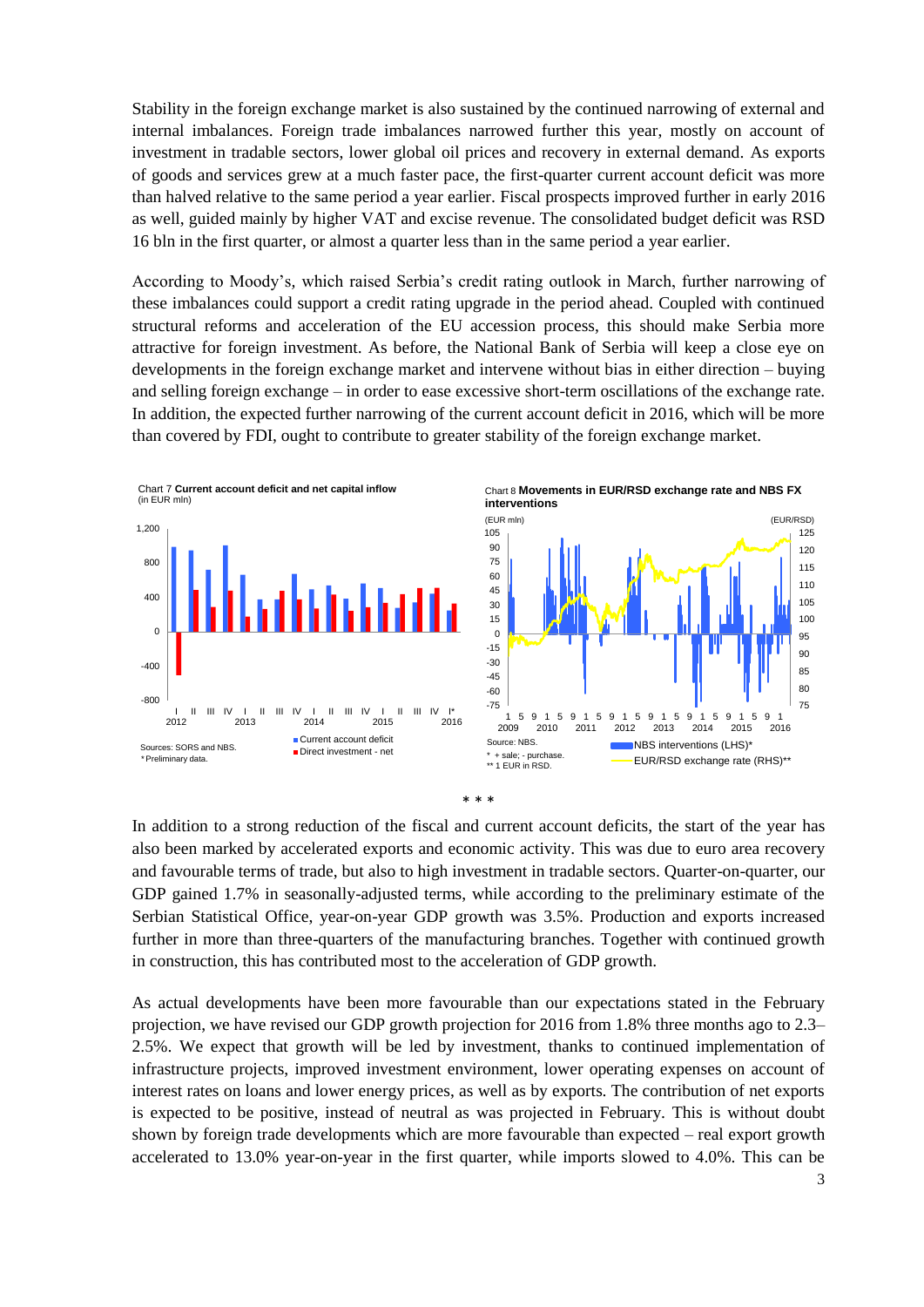

attributed to past FDI, which involved a large number of smaller projects in various manufacturing branches which are now recording growth in both production and exports.



Inflationary pressures remained low under the impact of the majority of domestic factors, relatively low global prices of primary commodities and generally low inflation abroad. Consistent with expectations stated in the February *Report,* year-on-year inflation continued to run below the lower bound of the target tolerance band. Though rising to 2.4% in January, mostly on account of the low prior-year base, inflation decreased from February onwards to 0.4% in April. According to our estimate, this will be its lowest level this year.



Inflation's movement below the lower bound of the target band was led primarily by low global prices of oil and primary agricultural commodities, as indicated by falling prices of petroleum products over the past year and stagnating prices of industrial-food products. In addition, year-onyear inflation was dragged down early in the year by fruit and vegetable prices. Furthermore, disinflationary pressures in that period were generated by euro area inflation and aggregate demand, as reflected in the relatively low core inflation (1.7% y-o-y).